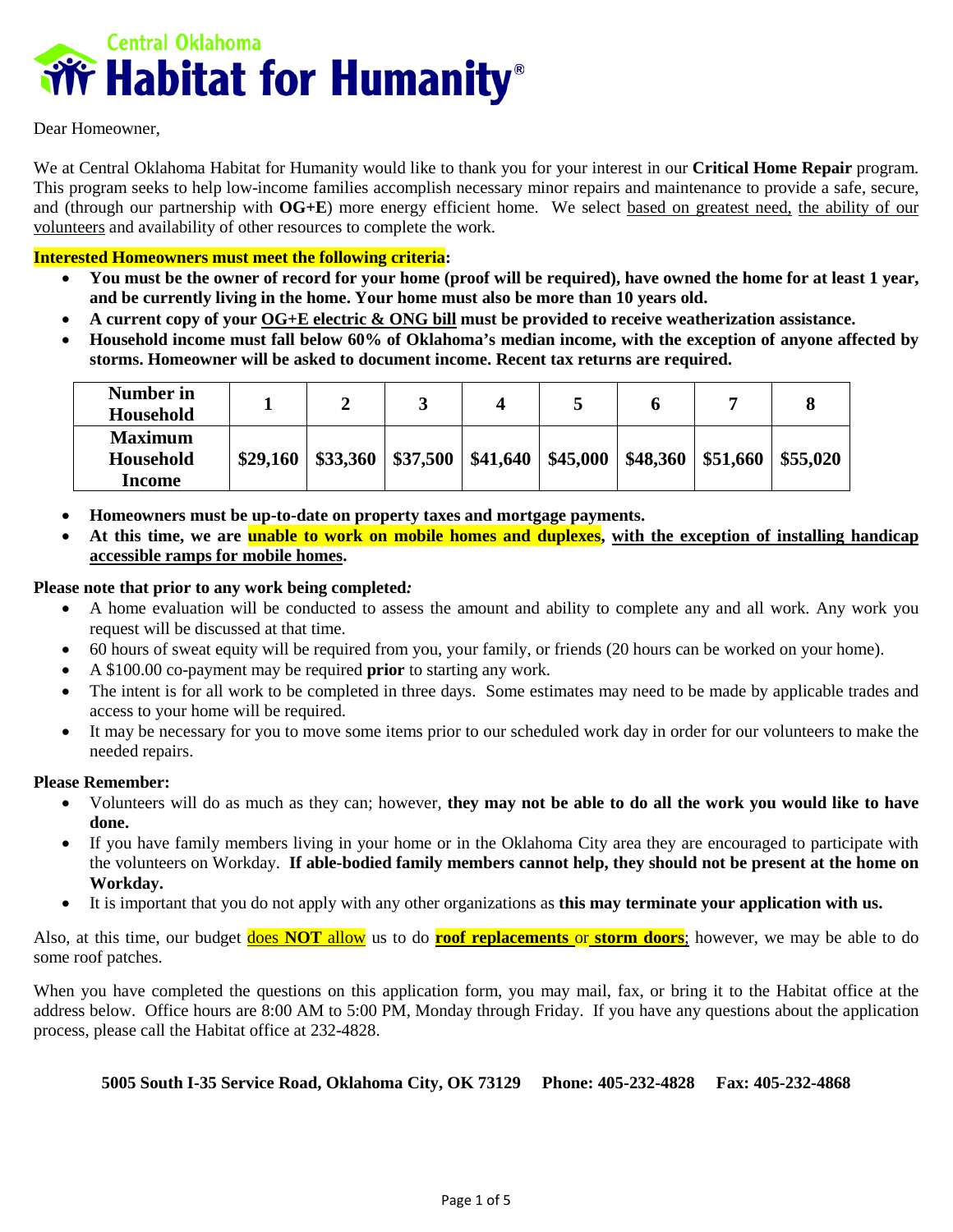

|  | <b>Application</b> |
|--|--------------------|
|--|--------------------|

| Were you affected by the recent storms?                                                                             | No<br>Yes  |                         |                      |               | If yes, are you uninsured or underinsured? Yes |               | No   |
|---------------------------------------------------------------------------------------------------------------------|------------|-------------------------|----------------------|---------------|------------------------------------------------|---------------|------|
| Section 1 - Homeowner Information/Income Verification                                                               |            |                         |                      |               |                                                |               |      |
| Legal Name of Homeowner:                                                                                            |            |                         |                      | SSN:          |                                                |               | Age: |
| Legal Name of Homeowner:                                                                                            |            |                         |                      | SSN:          |                                                |               | Age: |
| Physical Address:                                                                                                   |            | City:                   | State:               |               |                                                | Zip:          |      |
|                                                                                                                     |            |                         |                      |               |                                                |               |      |
| Mailing Address:                                                                                                    |            | City:                   | State:               |               |                                                | Zip:          |      |
| Home                                                                                                                | Cell       |                         |                      | Work          |                                                |               |      |
| Phone:                                                                                                              | Phone:     |                         |                      | Phone:        |                                                |               |      |
| Please list the names, ages and relationship to homeowner of ALL people living in the home, including homeowner(s). |            |                         |                      |               |                                                |               |      |
| Please attach an additional sheet if more space is needed.                                                          | <b>SSN</b> | Relationship            | Date of Birth        |               |                                                |               |      |
| <b>Name</b>                                                                                                         |            |                         |                      |               | <b>Monthly Income/Benefits</b>                 |               |      |
|                                                                                                                     |            |                         |                      |               |                                                |               |      |
|                                                                                                                     |            |                         |                      |               |                                                |               |      |
|                                                                                                                     |            |                         |                      |               |                                                |               |      |
|                                                                                                                     |            |                         |                      |               |                                                |               |      |
|                                                                                                                     |            |                         |                      |               |                                                |               |      |
|                                                                                                                     |            |                         |                      |               |                                                |               |      |
|                                                                                                                     |            |                         |                      |               |                                                |               |      |
|                                                                                                                     |            |                         |                      |               |                                                |               |      |
| The total income before taxes for ALL persons living in the home is: \$                                             |            |                         |                      |               | per YEAR. (You must                            |               |      |
| attach verification of ALL HOUSEHOLD income, including EACH ADULT and CHILD living in the home. You must attach     |            |                         |                      |               |                                                |               |      |
| your most recent income tax return(s), monthly social security statement(s), and/or other retirement/disability     |            |                         |                      |               |                                                |               |      |
| income statement(s). Students must provide current proof of registration).                                          |            |                         |                      |               |                                                |               |      |
| Section 2 - Disability/Military/Criminal Background/Other Information                                               |            |                         |                      |               |                                                |               |      |
| Is the homeowner or anyone living in the home disabled? Yes                                                         |            |                         | No                   |               | If yes, please circle all that apply:          |               |      |
| Uses a Walker, Cane or Crutches                                                                                     |            | <b>Wheelchair Bound</b> |                      |               | Loss of Limb                                   |               |      |
|                                                                                                                     |            |                         |                      |               |                                                |               |      |
| <b>Blind</b>                                                                                                        |            | <b>Hearing Impaired</b> |                      |               | <b>Mentally Disabled</b>                       |               |      |
| Other (Please specify).                                                                                             |            |                         |                      |               |                                                |               |      |
| Is translation needed?<br>Yes<br>No                                                                                 |            | If yes, what language?  |                      |               |                                                |               |      |
| Is there anyone living in the household who is serving/has served in the US Military?                               |            |                         |                      |               | Yes                                            | No            |      |
| If yes, years of service:                                                                                           | Branch:    |                         | Honorable Discharge? |               | Yes                                            | No            |      |
| Have you applied for help from us in the past?                                                                      | Yes        | No                      |                      | If yes, when? |                                                |               |      |
|                                                                                                                     |            |                         |                      |               |                                                |               |      |
| Have you applied to/had work done by Community Action Agency?                                                       |            |                         | Yes                  | No            | If yes, when?                                  |               |      |
| Have you applied to/had work done by Rebuilding Together?                                                           |            | Yes                     |                      | No            | If yes, when?                                  |               |      |
| Have you applied to/had work done by OG&E?                                                                          | Yes        | No                      |                      | If yes, when? |                                                |               |      |
| Have you applied to/had work done by any other organization?                                                        |            | Yes                     |                      | No            |                                                | If yes, when? |      |
| Name of organization:                                                                                               |            |                         |                      |               |                                                |               |      |
| Has anyone in the household ever been convicted of a felony? Yes                                                    |            |                         | No                   |               | If yes, please provide details below           |               |      |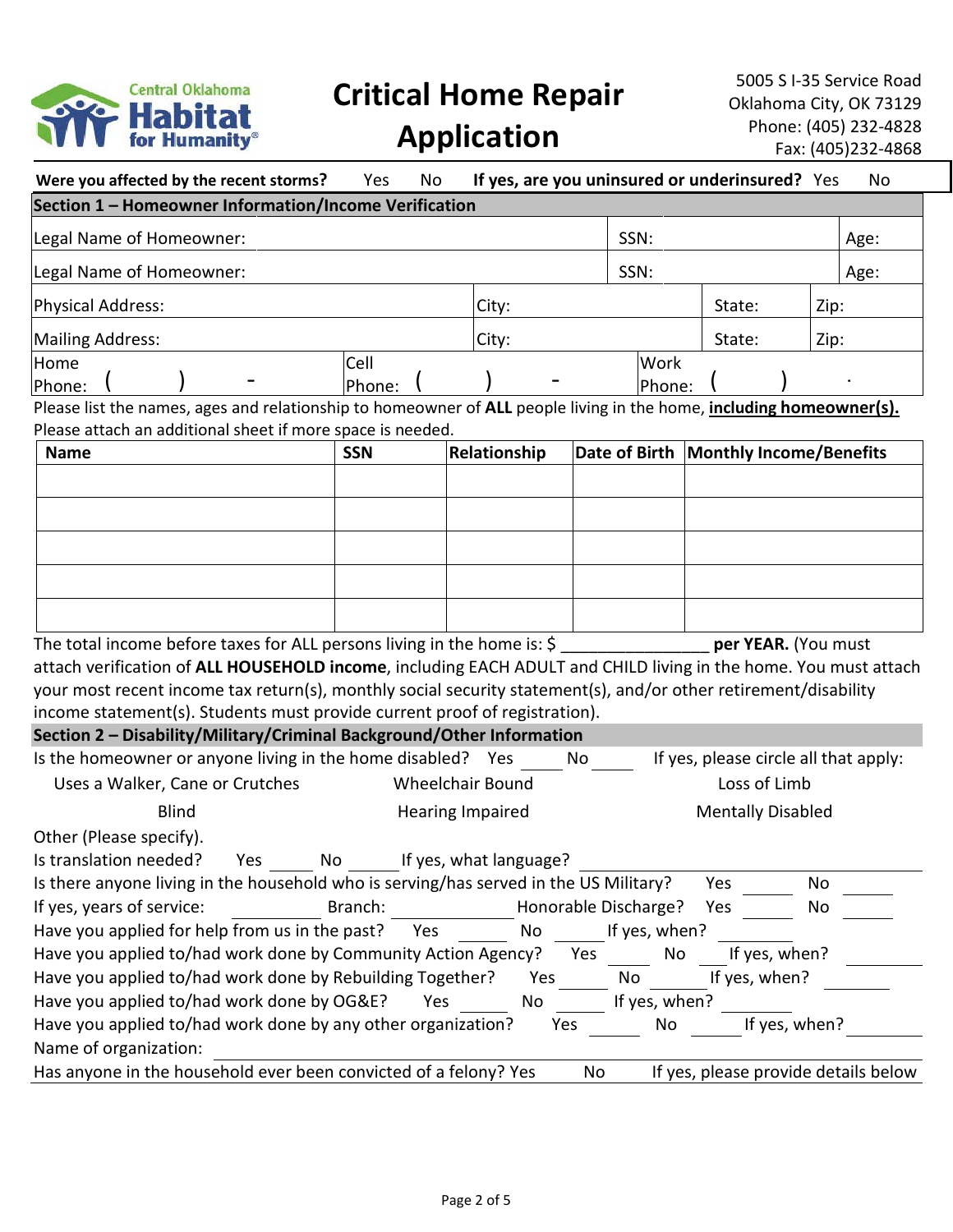including offender(s)' name(s), as well as date(s) and nature of offense(s). Please attach an additional sheet if more space is needed.

| Section 3 - Housing Information                                                                                       |                                                                      |  |  |         |                                   |       |
|-----------------------------------------------------------------------------------------------------------------------|----------------------------------------------------------------------|--|--|---------|-----------------------------------|-------|
| In what year was your home built?<br>How many years have you lived at this address?                                   |                                                                      |  |  |         |                                   |       |
| (We are unable to repair mobile homes except for handicap modifications).<br>Is this a mobile home? Yes<br>No         |                                                                      |  |  |         |                                   |       |
| What is your monthly mortgage payment?<br>Ş                                                                           |                                                                      |  |  |         | Do you own any other home(s)? Yes | No    |
| If yes, please complete the<br>Do you receive any assistance with your mortgage payments? Yes<br>No<br>following:     |                                                                      |  |  |         |                                   |       |
| Amount: \$                                                                                                            | Name of agency/individual:                                           |  |  |         |                                   |       |
| Please provide current mortgage<br>Are you current on all mortgage and property tax payments? Yes<br>No<br>statement. |                                                                      |  |  |         |                                   |       |
| What type of heating/cooling system do you have? (Please circle one).                                                 |                                                                      |  |  | Central | Window                            | Space |
| Section 4 - Personal Statement                                                                                        |                                                                      |  |  |         |                                   |       |
|                                                                                                                       | $\mathbf{r}$ . The contract of $\mathbf{r}$ is a set of $\mathbf{r}$ |  |  | .       |                                   |       |

Please write an explanation of why you feel your application should be considered. Please list all work needed and describe how this will benefit you. Please attach an additional sheet if more space is needed.

# **Section 5 – Volunteer Information**

Are you willing to complete the 60 hours required for Sweat Equity? Yes \_\_\_\_ No \_\_\_ If no please explain:

\*As an option we allow Family and/or Friends or Associates to complete hours on your behalf.

Please list names and contact phone numbers for individuals you believe would be willing to help by volunteering on your behalf. Please attach an additional sheet if more space is needed.

\_\_\_\_\_\_\_\_\_\_\_\_\_\_\_\_\_\_\_\_\_\_\_\_\_\_\_\_\_\_\_\_\_\_\_\_\_\_\_\_\_\_\_\_\_\_\_\_\_\_\_\_\_\_\_\_\_\_\_\_\_\_\_\_\_\_\_\_\_\_\_\_\_\_\_\_\_\_\_\_\_\_\_\_\_\_\_\_\_\_\_\_\_\_\_ \_\_\_\_\_\_\_\_\_\_\_\_\_\_\_\_\_\_\_\_\_\_\_\_\_\_\_\_\_\_\_\_\_\_\_\_\_\_\_\_\_\_\_\_\_\_\_\_\_\_\_\_\_\_\_\_\_\_\_\_\_\_\_\_\_\_\_\_\_\_\_\_\_\_\_\_\_\_\_\_\_\_\_\_\_\_\_\_\_\_\_\_\_\_\_

| Volunteer's Name:        | Phone Number: |  |   |
|--------------------------|---------------|--|---|
| Volunteer's Name:        | Phone Number: |  |   |
| Volunteer's Name:        | Phone Number: |  | - |
| <b>Volunteer's Name:</b> | Phone Number: |  | - |
| Volunteer's Name:        | Phone Number: |  | - |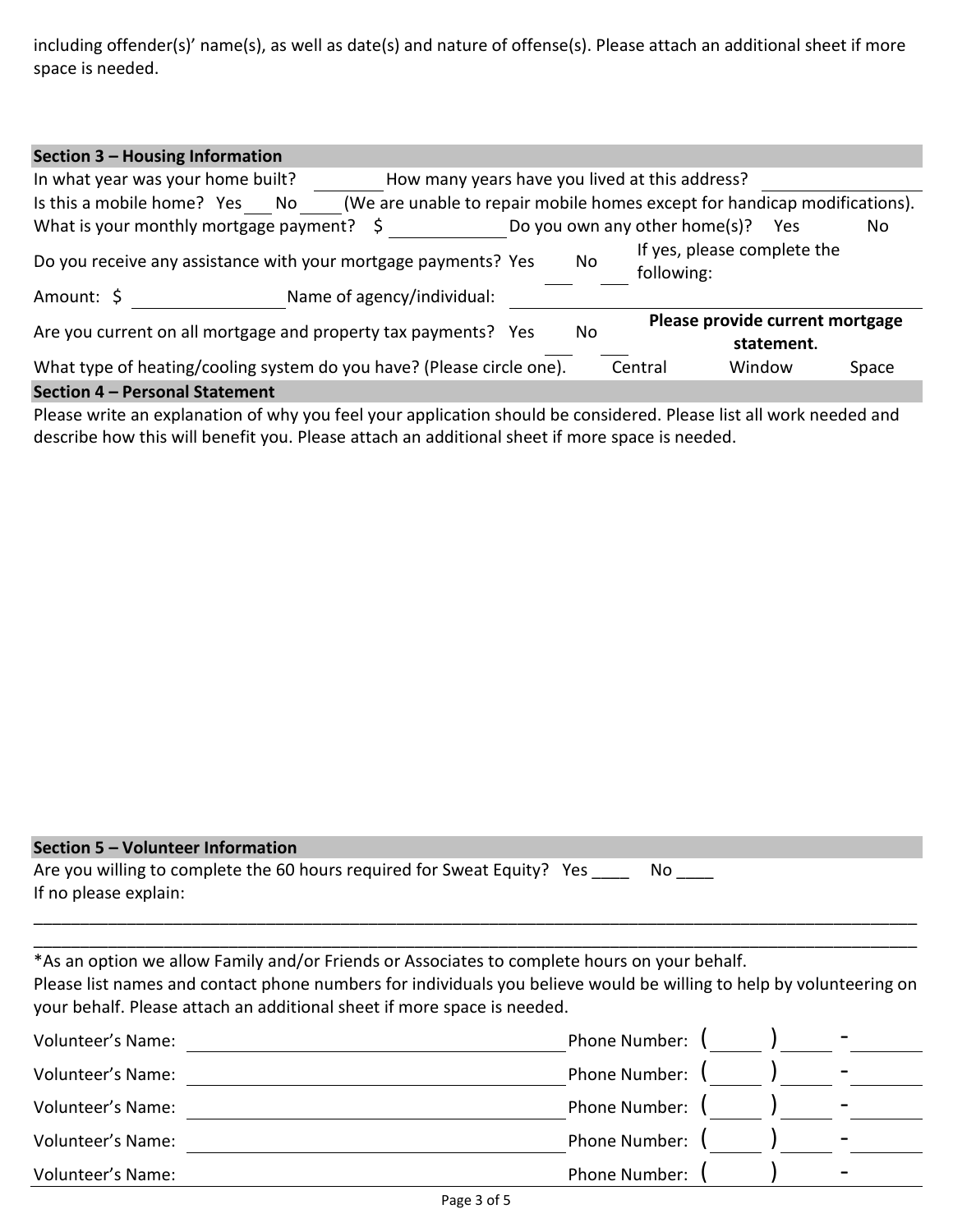| Do you have a church affiliation? Yes | No | Church Name: |                 |   |
|---------------------------------------|----|--------------|-----------------|---|
| Minister's Name:                      |    |              | Phone Number: ( | - |